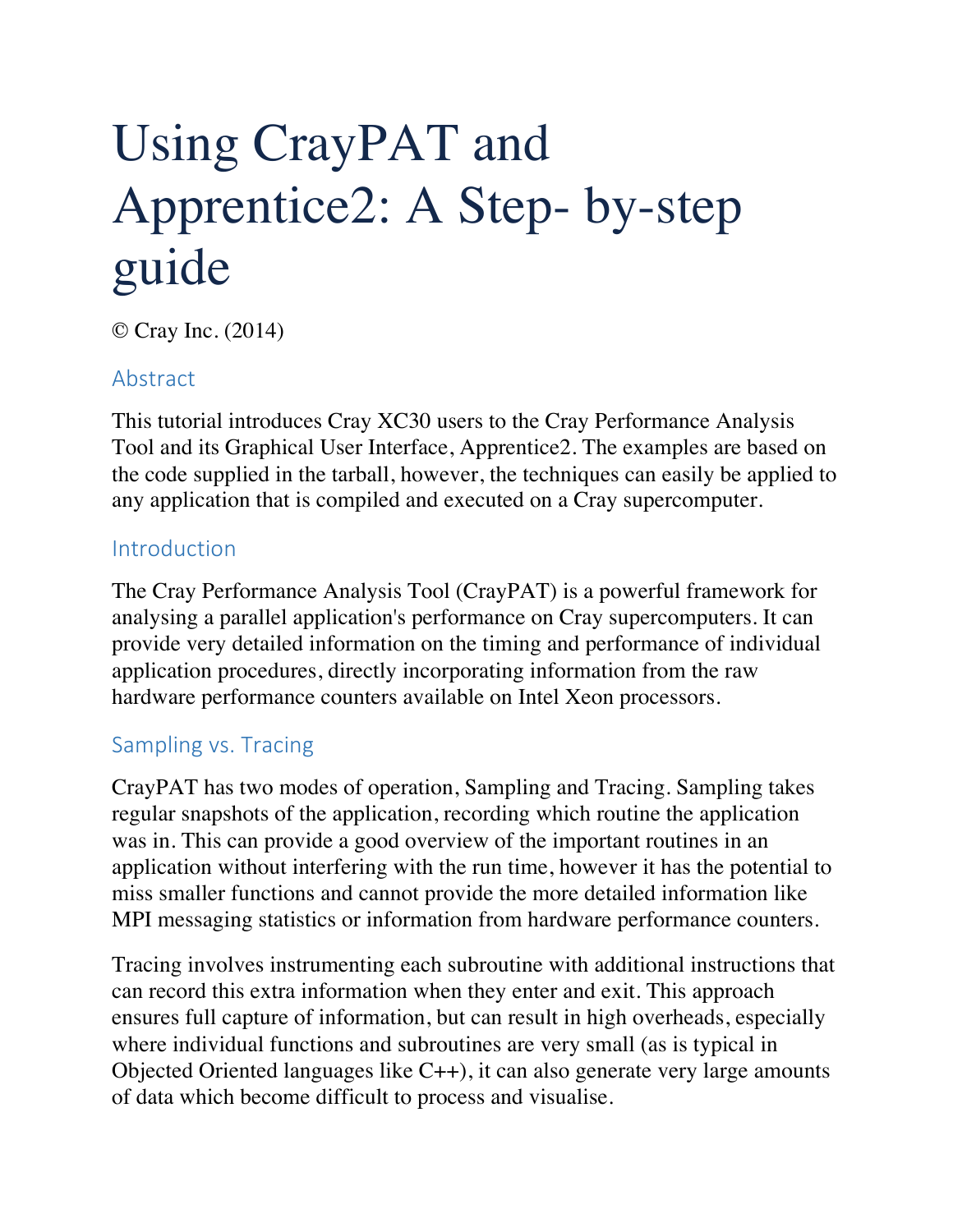CrayPAT's Automatic Program Analysis aims to capture the most important performance information without distorting the results by over instrumentation or generating large volumes of data. APA uses two steps, the first uses sampling to identify important functions in the application, it then uses this data, along with information about the size and number of calls to generate a modified binary with tracing included. This approach aims to cover the vast majority of application runtime with the minimum of overhead and provides a quick and straightforward method of analysing an application's performance on Cray supercomputers.

# A step-by-step guide to using APA

This step-by-step guide demonstrates how to profile an application using CrayPAT's Automatic Program Analysis.

First, after logging on to the main system, users should load the perftools-base and perftools module.

#### **module load perftools-base module load perftools**

The perftools module has to be loaded while all source files are compiled and linked. Next, load the NetCDF module (required by VH1):

#### **module load cray-netcdf**

The VH1 can be built with a simple call to:

**cd src; make** 

To instrument then the binary, run the **pat\_build** command with the **-O apa** option. This will generate a new binary with **+pat** appended to the end.

# **cd ../bin; pat\_build -O apa vh1-mpi-cray**

You should now run the new binary on the backend using the **run.pbs** script in the run directory. In this example you should edit the batch script change the name of the executable to **vh1-mpi-cray+pat**. You should then submit this executable to run on the Cray backend.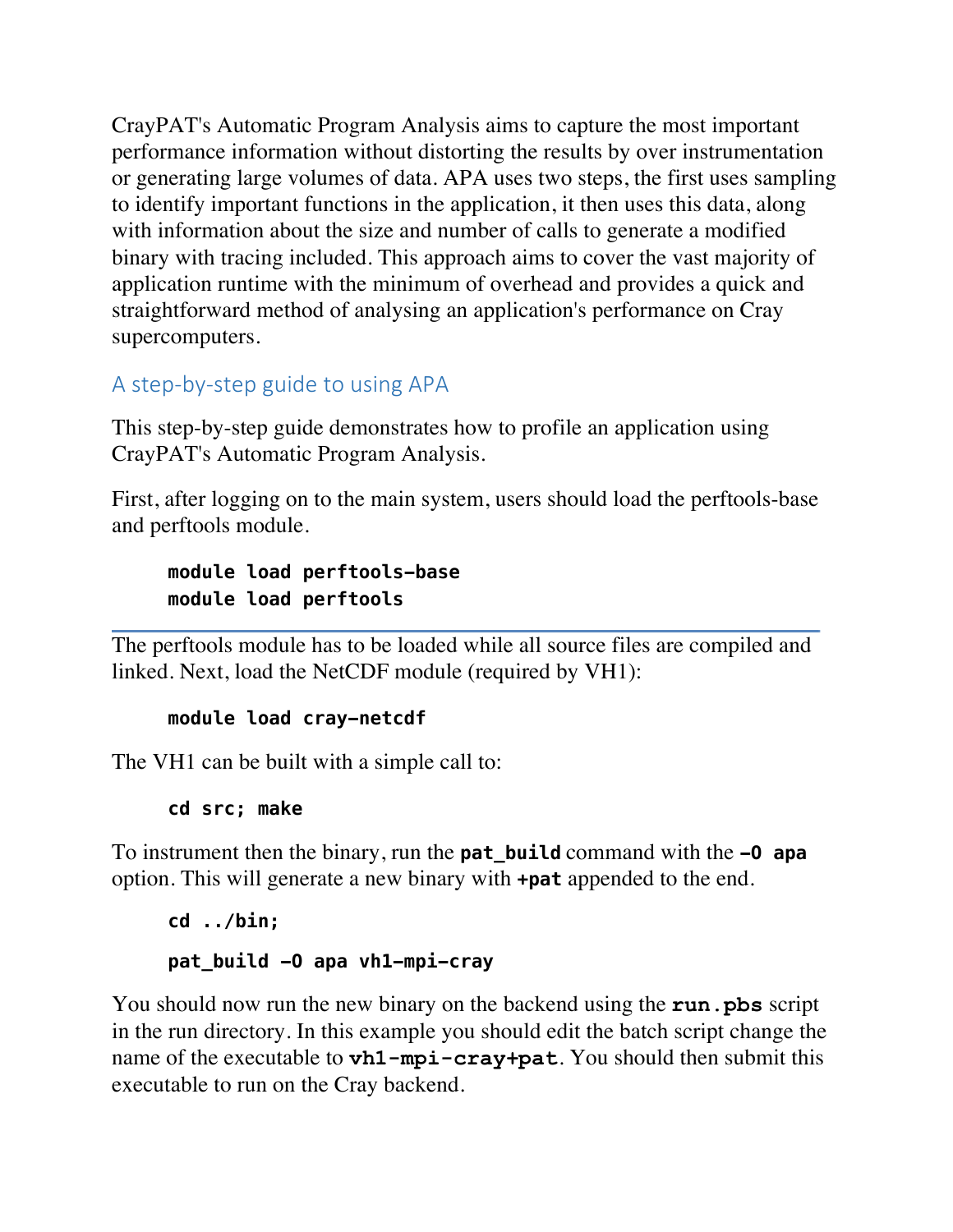#### **qsub run.pbs**

Once this has run, you will see that the run has generated an extra file, **vh1 mpi-cray+pat+<number>sdot.xf** in a directory **<jobid\_number>.sdb**. This file contains the raw sampling data from the run and needs to be post processed to produce useful results. This is done using the **pat\_report** tool which converts all the raw data into a summarised and readable form.

#### **pat\_report vh1-mpi-cray+pat+2681227-198s.xf**

This tool can generate a large amount of data, so you may wish to capture the data in an output file, either using a shell redirect like **>**, or adding the **-o <file>** option to the command.

```
Table 1: Profile by Function
```

| Samp%                                                                            | Samp                                                                             | Imb.<br>Samp                                                                                                                     | Imb.<br>Samp%                            | <b>Scroup</b><br>Function<br>PE=HIDE                                                                                                                             |
|----------------------------------------------------------------------------------|----------------------------------------------------------------------------------|----------------------------------------------------------------------------------------------------------------------------------|------------------------------------------|------------------------------------------------------------------------------------------------------------------------------------------------------------------|
|                                                                                  | $100.0%$   2,359.3   --                                                          |                                                                                                                                  | --  Total                                |                                                                                                                                                                  |
|                                                                                  | $57.7\%$   1,361.6   --                                                          |                                                                                                                                  | --  USER                                 |                                                                                                                                                                  |
| 20.0%<br>12.7%<br>5.9%<br>5.6%<br>3.2%<br>3.0%<br>ີ 1.9%<br>1.9%<br>1.1%<br>1.0% | 472.2<br>298.7<br>140.2<br>133.2<br>76.3<br>71.5<br>45.8<br>44.2<br>27.1<br>22.8 | 38.8<br>43.3  <br>20.8 I<br>$33.8$  <br>$\vert$ 9.7 $\vert$<br>$14.5$  <br>$\mathbf{L}$<br>$14.2$ $\pm$<br>14.8  <br>7.9<br>11.2 | 7.9%<br>13.2%<br>13.5%<br>26.2%<br>34.4% | parabola_<br> riemann<br>$s$ weepz $_$<br>21.1%   remap_<br>11.8% $ sweey$<br>17.6%   paraset_<br>24.8%   evolve_<br>$ states_$<br>  23.5%   flatten_<br>sweepx1 |
| $37.6%$                                                                          | 887.8   --                                                                       |                                                                                                                                  | --  MPI                                  |                                                                                                                                                                  |
| 36.5%                                                                            |                                                                                  |                                                                                                                                  |                                          | 861.8   83.2   9.2%   mpi_alltoall                                                                                                                               |
| $4.2%$                                                                           | $100.0$                                                                          |                                                                                                                                  | $-  $ $--  $ ETC                         |                                                                                                                                                                  |
| 2.6%<br>1.5%                                                                     | 60.3  <br>34.4                                                                   | $8.6$                                                                                                                            |                                          | 13.7   19.3%   __ cray_sset_SNB<br>20.9%   _cray_scopy_SNB                                                                                                       |
|                                                                                  |                                                                                  |                                                                                                                                  |                                          |                                                                                                                                                                  |

Table 1 - User functions profiled by samples

Table 1 above shows the results from sampling the application. Program functions are separated out into different types, USER functions are those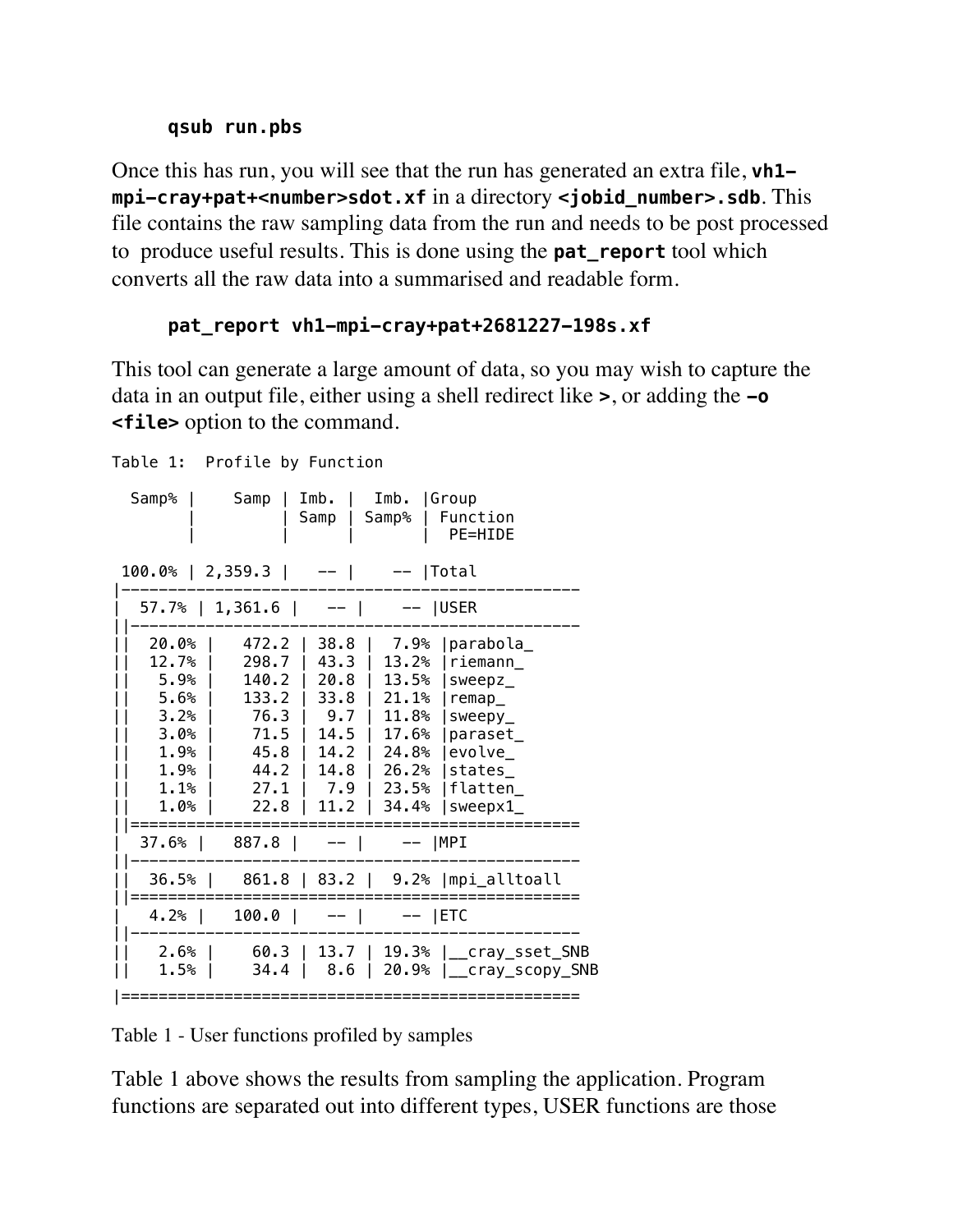defined by the application, MPI functions contains the time spent in MPI library functions, ETC functions are generally library or miscellaneous functions included. ETC function can include a variety of external functions, from mathematical functions called in by the library (as is this case) to system calls.

The raw number of samples for each code section is show in the second column and the number as an absolute percentage of the total samples in the first. The third column is a measure of the imbalance between individual processors being sampled in this routine and is calculated as the difference between the average number of samples over all processors and the maximum samples an individual processor was in this routine.

This report will generate two more files, one with the extension **.ap2** which holds the same data as the **.xf** but in the post processed form. The other file has a **.apa** extension and is a text file with a suggested configuration for generating a traced experiment. You are welcome and encouraged to review this file and modify its contents in subsequent iterations, however in this first case we will continue with the defaults.

This **.apa** file acts as the input to the **pat\_build** command and is supplied as the argument to the **-O** flag.

#### **pat\_build -O vh1-mpi-cray+pat+2681227-198s.apa**

This will produce a third binary with extension **+apa**. Copy this binary into the **bin/** directory. This binary should once again be run on the back end, so the input **run.pbs** script should be modified and the name of the executable changed to **vh1-mpi-cray+apa**. The script is then submitted to the backend.

## **qsub run.pbs**

Again, a new **.xf** file will be generated by the application, which should be processed by the **pat\_report** tool. As this is now a tracing experiment it will provide more information than before

#### **pat\_report vh1-mpi-cray+apa+2681298-198t.xf**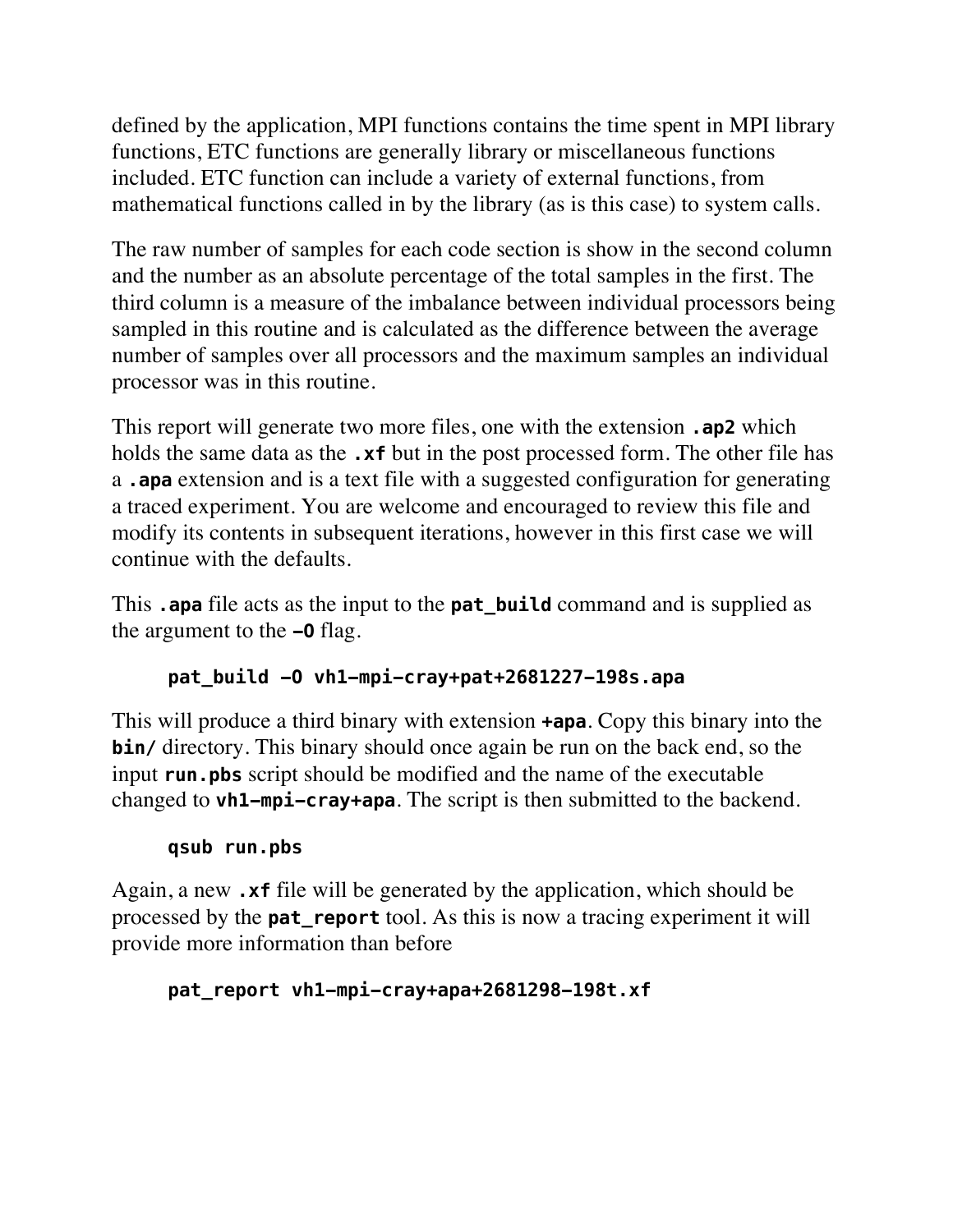| Time%          | Time                 | Imb.<br>Time         | Imb.<br>Time%  | Calls                    | Group<br>Function<br>PE=HIDE        |
|----------------|----------------------|----------------------|----------------|--------------------------|-------------------------------------|
| 100.0%         | 67.740903            |                      |                | 7,373,686.5  Total       |                                     |
|                | 76.4%   51.733412    |                      |                | $--$   7,372,951.0  USER |                                     |
| 24.8%          | 16.776085            | 2.516269             | 13.6%          | 460,800.0                | remap                               |
| 11.1%<br>11.0% | 7.529205<br>7.447873 | 3.421455<br>0.953479 | 32.6%<br>11.8% | 1.0<br>50.0              | $v$ hone $_{-}$<br>$s$ weep $z_{-}$ |
| 10.6%          | 7.186668             | 0.967835             | 12.4%          | 100.0                    | $ $ sweepy                          |
| 9.3%           | 6.289532             | 2.906604             | 33.0%          | 4,147,200.0   parabola   |                                     |
| 4.5%           | 3.048572             | 0.517124             | 15.1%          | 460,800.0   riemann      |                                     |
| 1.6%           | 1.104668             | 0.641691             | 38.3%          | 921,600.0   paraset_     |                                     |
| 1.4%           | 0.964630             | 0.366043             | 28.7%          | 460,800.0                | evolve_                             |
| 1.1%           | 0.727949             | 0.346536             | 33.7%          | 460,800.0                | flatten_                            |
| 1.0%           | 0.658229             | 0.320822             | 34.2%          | 460,800.0                | states_                             |
| $21.9%$        | 14.863376            |                      |                |                          | 363.2   MPI_SYNC                    |
| 17.5%          | 11.826659            | 9.977789             | 84.4%          | 300.0                    | mpi_alltoall_(sync)                 |
| 3.9%           | 2.608508             | 2.592821             | 99.4%          | 51.0                     | mpi_allreduce_(sync)                |
| $1.7%$         | 1.144092             |                      |                | 371.3   MPI              |                                     |
| 1.6% l         | $1.086442$           | 0.023866             | $2.2%$ 1       |                          | 300.0   mpi_alltoall                |
|                |                      |                      |                |                          |                                     |

Table 1: Profile by Function Group and Function

Table 2 – User functions profiled using tracing

The updated table above (Table 2) is the version generated from tracing data instead of the previous sampling data table (Table 1). This version makes true timing information is available (averages per processor) and the number of times each function is called. Table 3 shows the information available for individual functions. Timings are more accurate and features like the number of calls are available. Information from the Ivybridge's hardware performance counters is also available, specifically in this case details relating to the number of floating point operations, cache references and TLB buffer.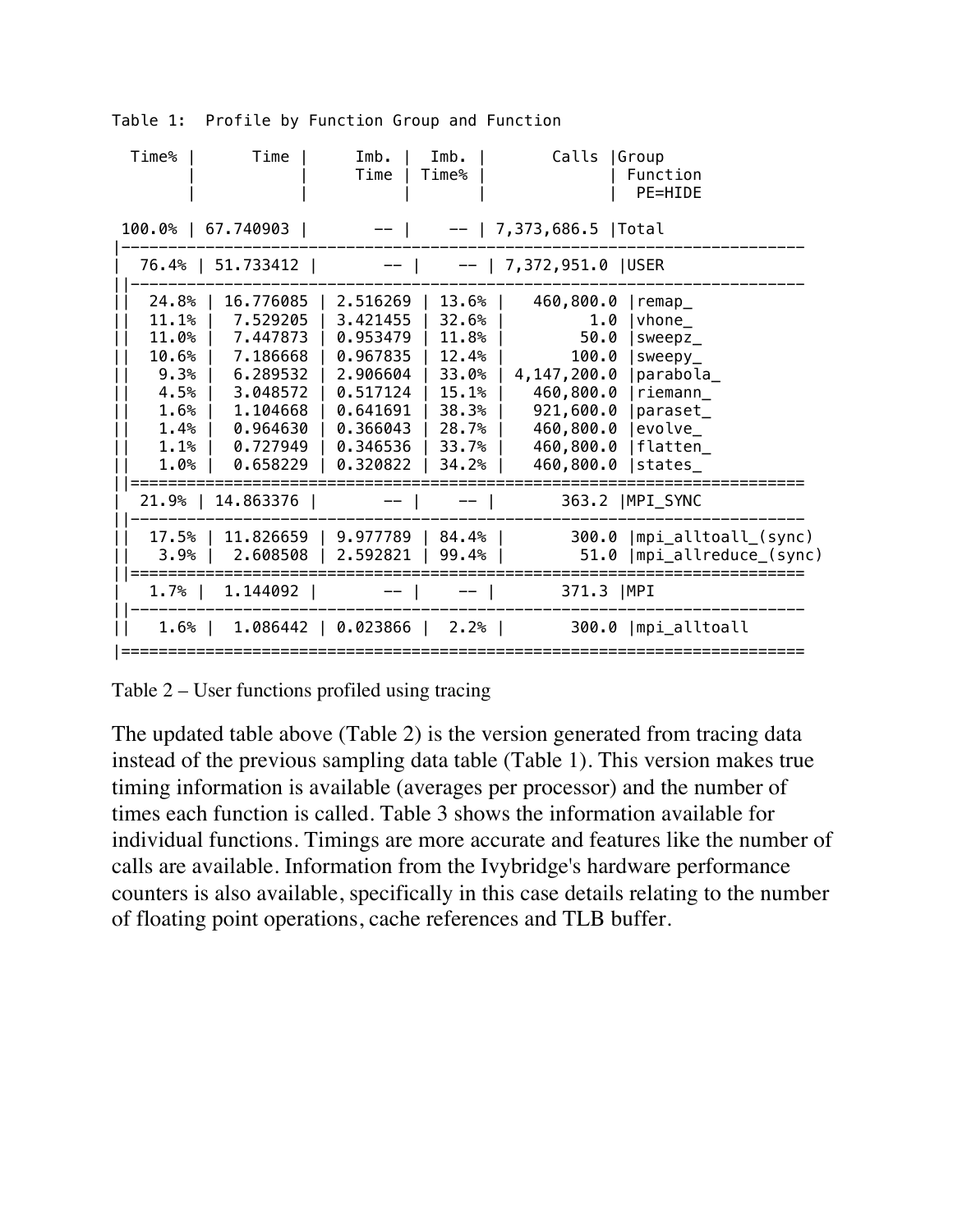| USER / $remap$                             |                                      |                       |                                   |
|--------------------------------------------|--------------------------------------|-----------------------|-----------------------------------|
| Time%                                      |                                      | 24.8%                 |                                   |
| Time                                       |                                      | 16.776085 secs        |                                   |
| Imb. Time                                  |                                      | 2.516269 secs         |                                   |
| Imb. Time%                                 |                                      | 13.6%                 |                                   |
| Calls                                      | 0.025M/sec                           | 460,800.0 calls       |                                   |
| CPU CLK UNHALTED: THREAD P                 |                                      | 87,504,487,183        |                                   |
| CPU_CLK_UNHALTED:REF_P                     |                                      | 2,979,085,085         |                                   |
| DTLB_LOAD_MISSES:MISS_CAUSES_A_WALK        | 20,952,547                           |                       |                                   |
|                                            | DTLB_STORE_MISSES:MISS_CAUSES_A_WALK |                       |                                   |
| L1D: REPLACEMENT                           |                                      |                       |                                   |
| L2_RQSTS:ALL_DEMAND_DATA_RD                |                                      |                       |                                   |
|                                            | L2 RQSTS:DEMAND_DATA_RD_HIT          |                       |                                   |
|                                            | FP_COMP_OPS_EXE:SSE_SCALAR_DOUBLE    |                       |                                   |
|                                            | FP_COMP_OPS_EXE:SSE_FP_SCALAR_SINGLE |                       |                                   |
| FP_COMP_OPS_EXE:X87                        |                                      |                       |                                   |
| FP_COMP_OPS_EXE:SSE_PACKED_SINGLE          |                                      | 127,020,303           |                                   |
| SIMD_FP_256:PACKED_SINGLE                  |                                      | 5,099,855,700         |                                   |
| User time (approx)                         | 18.663 secs                          |                       | 50,407,589,746 cycles 100.0% Time |
| CPU CLK                                    | 2.94GHz                              |                       |                                   |
| HW FP Ops / User time                      | 2,300.039M/sec                       | 42,924,624,751 ops    | $10.6%$ peak $(DP)$               |
| Total SP ops                               | 2,254.740M/sec                       | 42,079,229,626 ops    |                                   |
| Total DP ops                               | 45.299M/sec                          | 845,395,124 ops       |                                   |
| MFLOPS (aggregate)                         | 55.200.93M/sec                       |                       |                                   |
| D2 cache hit, miss ratio                   | 93.3% hits                           |                       | 6.7% misses                       |
| D <sub>2</sub> to D <sub>1</sub> bandwidth | 6,089.462MiB/sec                     | 119,165,412,368 bytes |                                   |
| Average Time per Call                      |                                      | 0.000036 secs         |                                   |
| CrayPat Overhead : Time                    | 11.7%                                |                       |                                   |

=============================================================================

Table 3 – Per function hardware performance counter information

Additional documentation is available for CrayPAT and can be accessed either through the man pages for individual commands or through the interactive CrayPAT command (requires perftools to be loaded):

#### **pat\_help**

Or though man pages:

**man intro\_pat man pat\_build man pat\_report**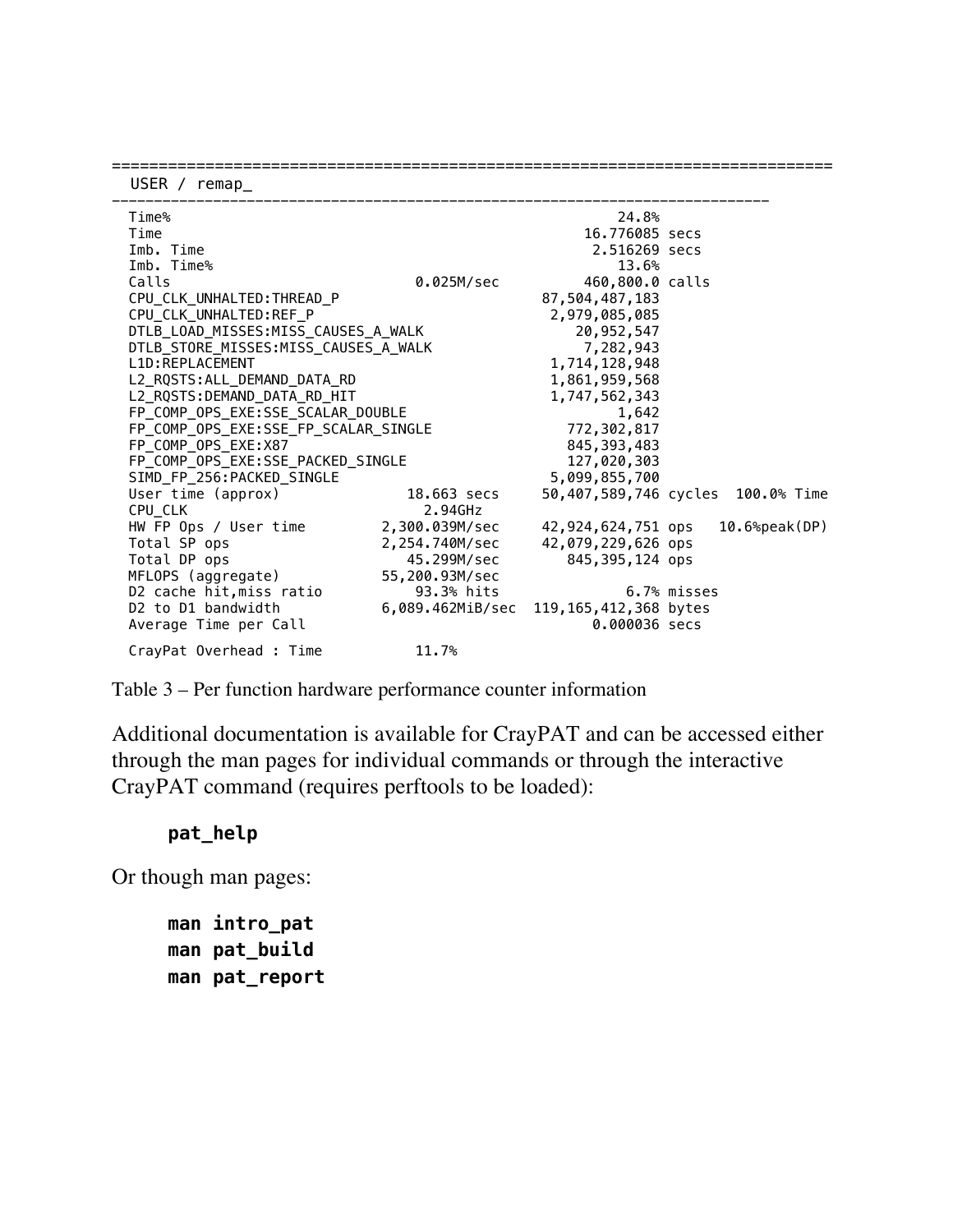## Apprentice2

Apprentice2 is the Graphic User Interface and visualisation suite for CrayPAT's performance data. It reads the **.ap2** files generated by **pat\_report**'s processing of **.xf** files. It is launched from the command line with:

#### **app2 <file>.ap2**

Figure 1 shows a screenshot of the call tree information available from CrayPAT. It shows how time is spent along the call tree, inclusive time corresponds to the width of boxes, excluding time to the height. Yellow represents the load imbalance time between processors. Extra information is provided by holding the mouse over areas of the screen, the "?" box will provide hints on how to interpret the information displayed.

# Accessing Temporal Information

Tracing an application can potentially generate very large amounts of data, to reduce this volume the CrayPAT will, by default, summarise the data over the entire application run. To see more detailed information about the timing of individual events (like the sequencing of MPI messages between processors or the number of hardware counter events in a time interval) CrayPAT has to be instructed to store all data from throughout the run. This is controlled by the **PAT\_RT\_SUMMARY** environment variable, setting it to 0 in **run.pbs** will prevent summarising and allow access to even more data.

#### **export PAT\_RT\_SUMMARY=0**

Warning! Running tracing experiment on a large number of processors for a long period of time will generate VERY large files! Most tracing experiments should be conducted on a small number of processors (<= 256) and over a short wall clock time period  $(< 5$  minute).